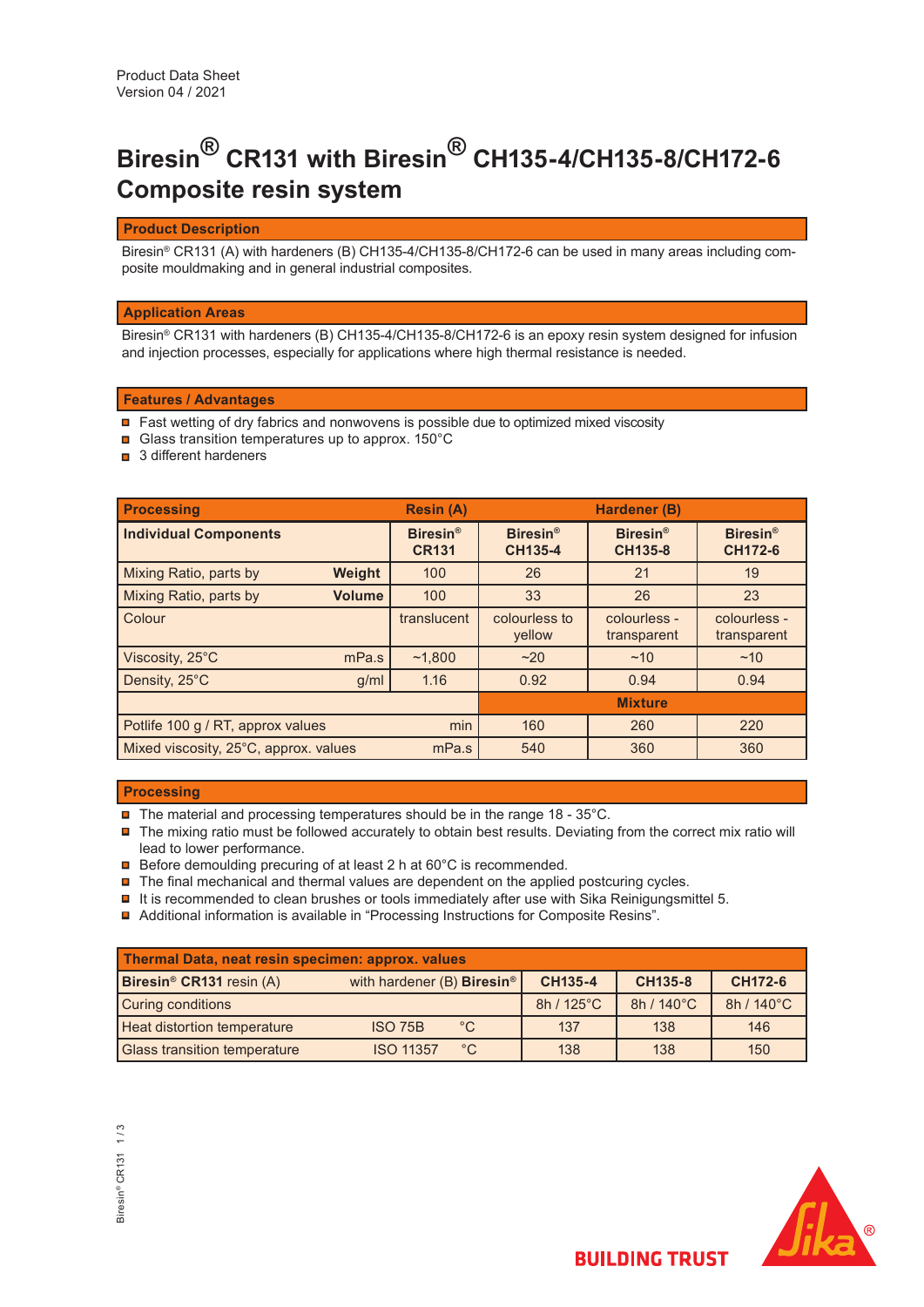| <b>Typical Mechanical Properties of Fully Cured Neat Resin</b> |                                        |                   |             |                 |                |  |
|----------------------------------------------------------------|----------------------------------------|-------------------|-------------|-----------------|----------------|--|
| Biresin <sup>®</sup> CR131 resin (A)                           | with hardener (B) Biresin <sup>®</sup> |                   | CH135-4     | CH135-8         | <b>CH172-6</b> |  |
| <b>Curing conditions</b>                                       |                                        |                   | 8 h / 125°C | 8 h / 140°C     | 8 h / 140°C    |  |
| Tensile strength                                               | <b>ISO 527</b>                         | <b>MPa</b>        | 89          | 89              | 87             |  |
| <b>Tensile E-Modulus</b>                                       | <b>ISO 527</b>                         | <b>MPa</b>        | 2.750       | 2.750           | 2.800          |  |
| <b>Elongation at break</b>                                     | <b>ISO 527</b>                         | $\frac{0}{0}$     | 5.7         | 6.3             | 5.0            |  |
| Flexural strength                                              | <b>ISO 178</b>                         | <b>MPa</b>        | 133         | 129             | 137            |  |
| <b>Flexural E-Modulus</b>                                      | <b>ISO 178</b>                         | <b>MPa</b>        | 2,900       | 2,850           | 3,000          |  |
| Compressive strength                                           | <b>ISO 604</b>                         | $N/mm^2$          | 120         | 120             | 126            |  |
| Density                                                        | <b>ISO 1183</b>                        | g/cm <sup>3</sup> | 1.15        | 1.17            | 1.18           |  |
| Shore hardness                                                 | <b>ISO 868</b>                         |                   | D86         | D <sub>86</sub> | D88            |  |
| Impact resistance                                              | <b>ISO 179</b>                         | kJ/m <sup>2</sup> | 27          | 29              | 33             |  |

## **Postcuring**

The suitable cure cycle and the attainable mechanical and thermal values depend on various factors, such as laminate thickness, fibre volume, reactivity of the resin system etc.

An appropriate cure cycle could look as follows:

- Heat-up rate of ca. 0.2°C/Minute until approx. 10°C below the required glass transition temperature (Tg)
- Followed by a dwell at that temperature of between 2 and 12 hours.
- **Part(s)** should then be cooled at  $\sim 0.5^{\circ}$ C per minute

The specific postcure can be adapted to the required technical and economic requirements.

To measure the mechanical performance of the resin system a Sika Advanced Resins standard cycle is used to ensure that the full Tg potential of the system in question is reached.

| Packaging (net weight, kg)                |       |     |    |     |
|-------------------------------------------|-------|-----|----|-----|
| Biresin <sup>®</sup> CR131 resin (A)      | 1.000 | 200 |    | 10  |
| Biresin® CH135-4 hardener (B)             | 850   | 180 | 26 |     |
| Biresin <sup>®</sup> CH135-8 hardener (B) | 850   | 180 |    | 2.1 |
| Biresin <sup>®</sup> CH172-6 hardener (B) | 900   | 180 |    | 1.9 |

#### **Storage**

- Minimum shelf life of Biresin® CR131 resin (A) is 24 month and of hardeners (B), Biresin® CH135-4, CH135- 8 and CH172-6 is 12 month under room conditions (18 - 25°C), when stored in original unopened containers.
- After prolonged storage at low temperature, crystallisation of resin (A) may occur. This is easily removed by warming up for a sufficient time to a minimum of 60°C.
- Containers must be closed tightly immediately after use. The residual material needs to be used up as soon as possible.

#### **Health and Safety Information**

For information and advice on the safe handling, storage and disposal of chemical products, users shall refer to the most recent Safety Data Sheet (SDS) containing physical, ecological, toxicological and other safety related data.

## **Disposal considerations**

Product Recommendations: Must be disposed of in a special waste disposal unit in accordance with the corresponding regulations.

Packaging Recommendations: Completely emptied packagings can be given for recycling. Packaging that cannot be cleaned should be disposed of as product waste.